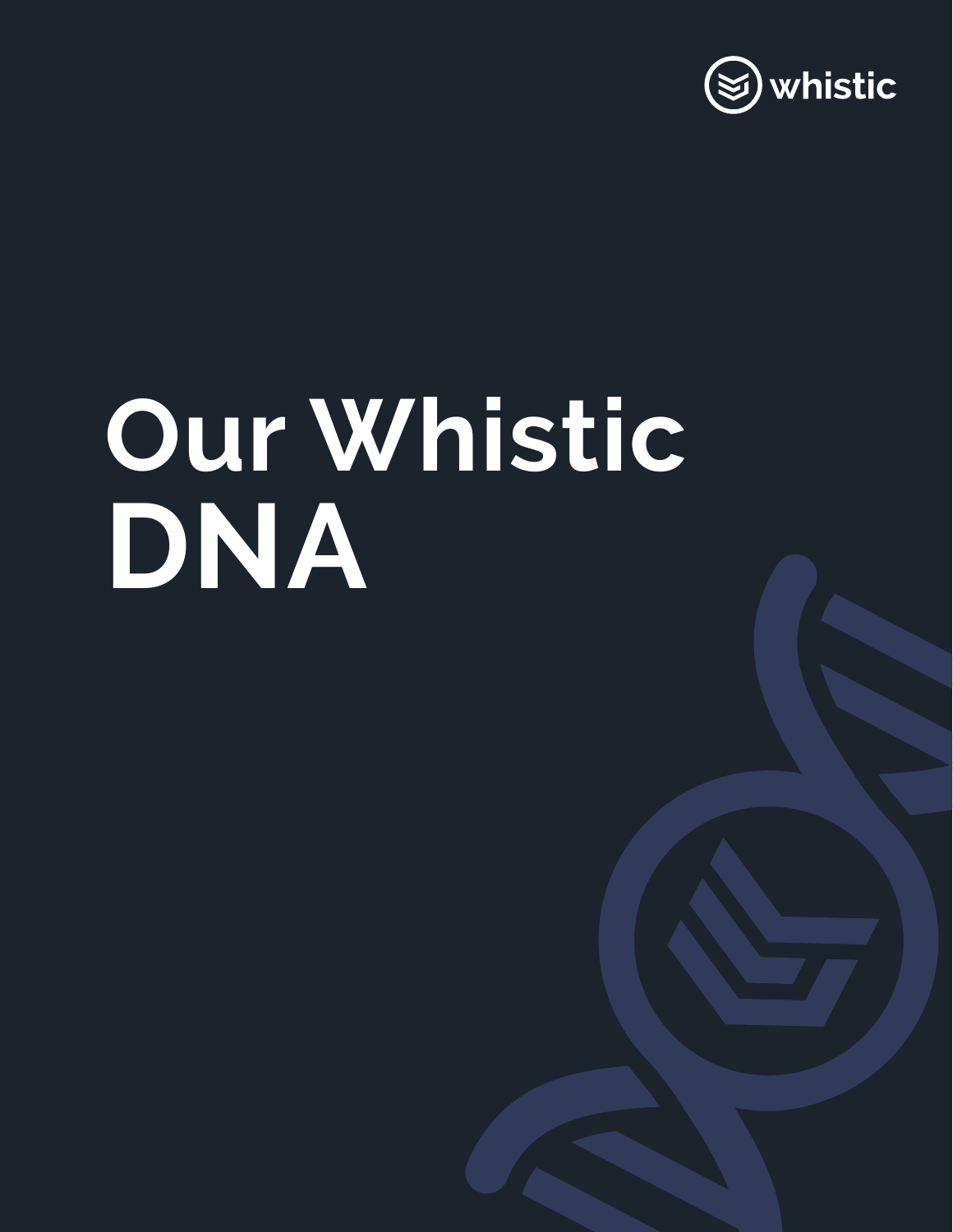## **Who We Are**

Our DNA makes us who we are. It is unique and unchanging. It forms the basis of our identity and drives our actions. At Whistic, our values are not just a plaque on the wall, we consider them core to our being—our Whistic DNA.

Since our founding, we've not only cared about our results, we care about how we achieve them. As such, living our values is not evaluated independent of performance, it is a core component of it. If you want to thrive at Whistic, it is essential that your DNA aligns with ours and is exemplified in the way you approach your colleagues, our customers, and your work.

Further, underpinning our DNA is this Core Philosophy: Security impacts real people, and we are personally committed to internal security best practices as a result. This important intersection of people and technology is why we do what we do. It's why we treat our customers and their businesses as though they are a part of our business, and we never forget the people behind the platform we are building.

Ultimately, our successes and failures, and the highs and lows that follow, are defined by our DNA. We hire on these principles. We reward on these principles. If necessary, we fire on these principles. We rely on these principles when faced with difficult decisions. Our Whistic DNA brings us together and is what we're most proud of.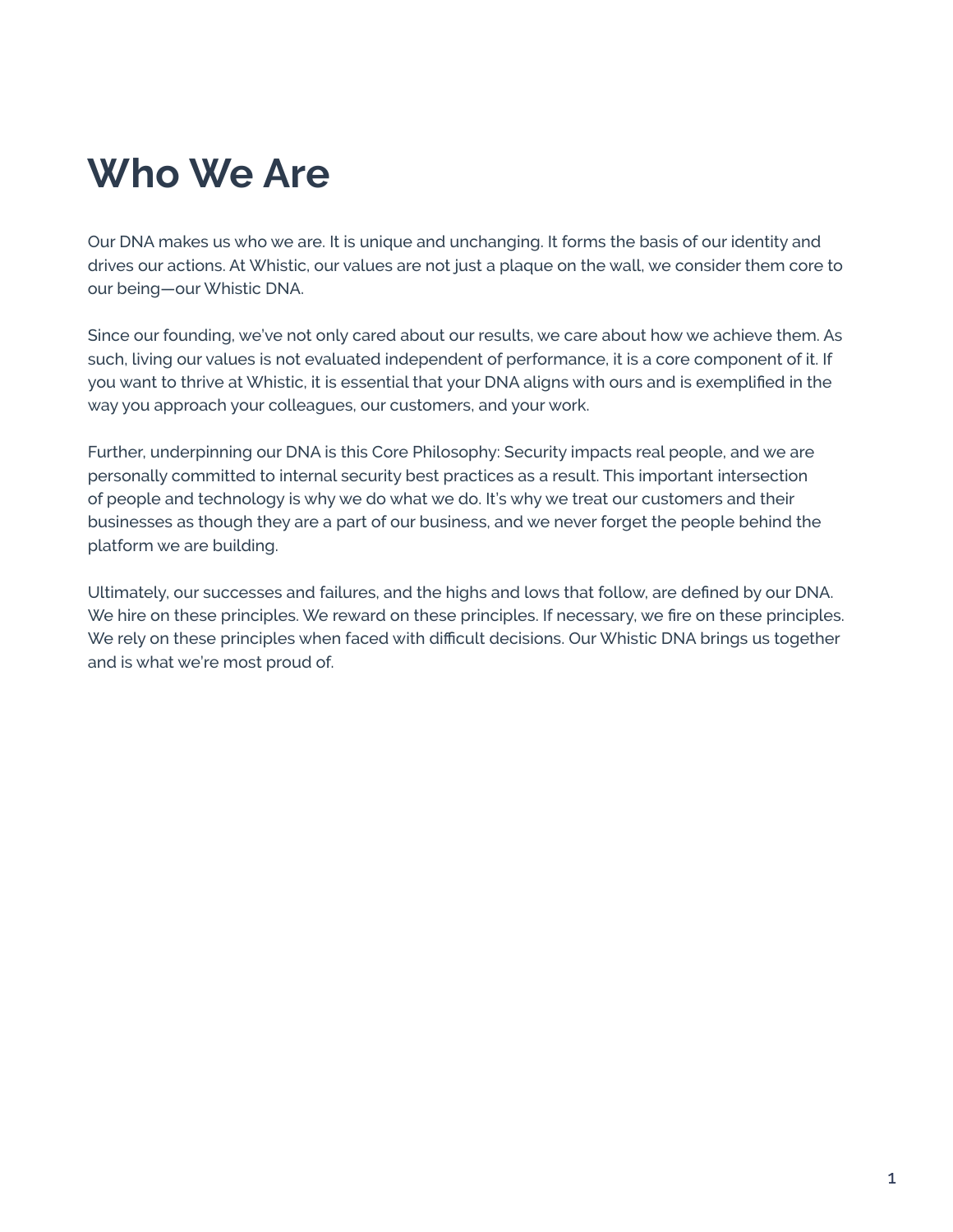

# **Purposeful Prioritization**

#### **Family, Team, Self, Customer, Community**

Whistic values its people most and recognizes our people are not one-dimensional. Further, we're part of a broader community. When we have our priorities straight, we can bring our best and our whole self to work each day and be an influence for good in the world around us.

- Exercising good judgment to allocate time appropriately.
- Choosing balance over burnout. Unplug to recharge.
- Stepping up and making time to help others around you.
- Staying healthy and balanced so you can do your best work.
- Whatever the priority, you're all in.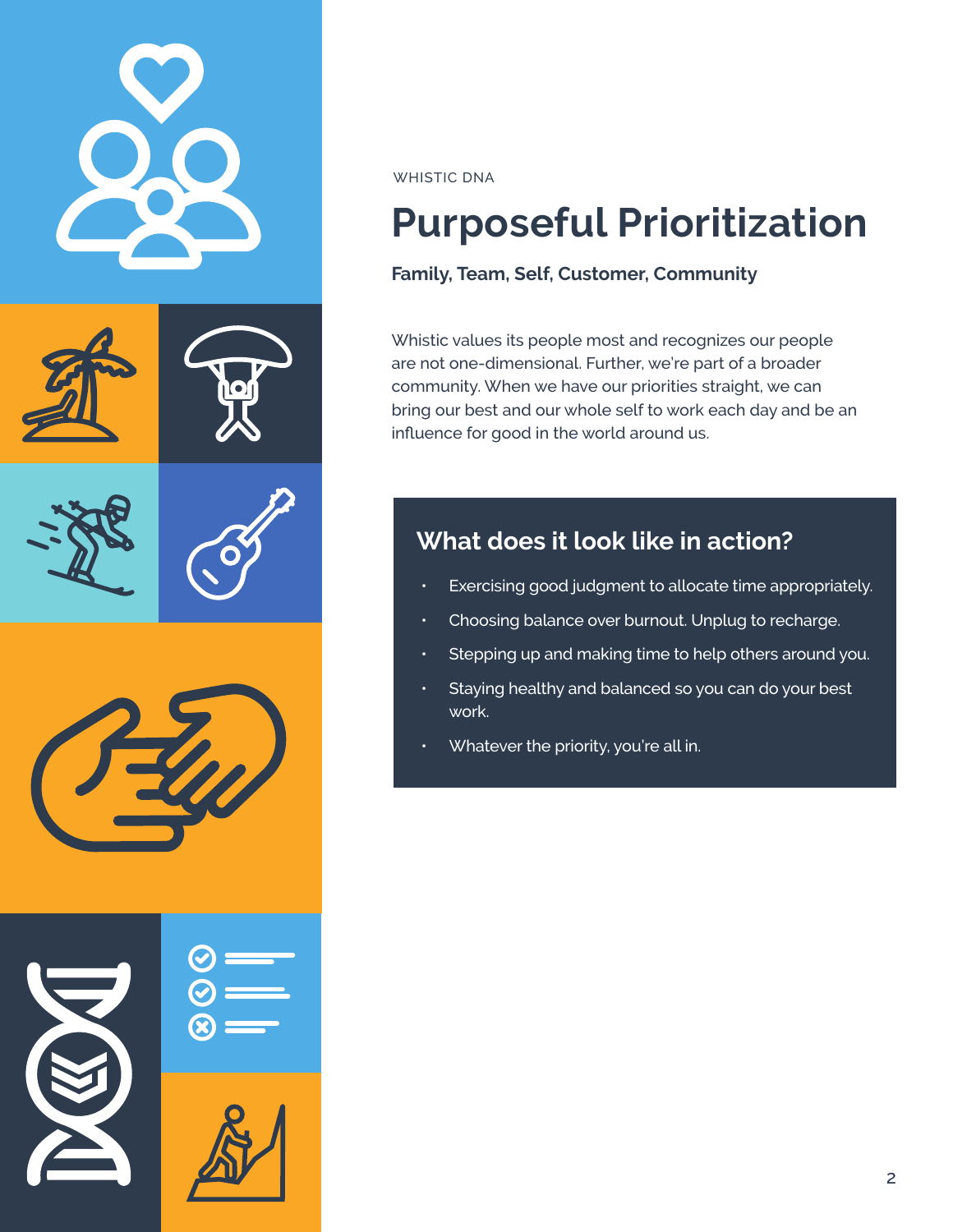







# **Extreme Ownership**

Leadership is not expected of those only with certain titles. Each of us at Whistic is not only empowered to lead in our own space, but also to ensure that all aspects of a project, deliverable or customer experience that we touch are exceptional. We're accountable for our results, both to our internal stakeholders (self, team, management, shareholders) and to our customers.

- Taking personal responsibility for your role in the overall success of Whistic by having an owner's mentality.
- Asking yourself, "Why not me?"
- Celebrating all wins and giving credit where it's due.
- Not sacrificing integrity for outcomes.
- Respectfully sharing and welcoming feedback.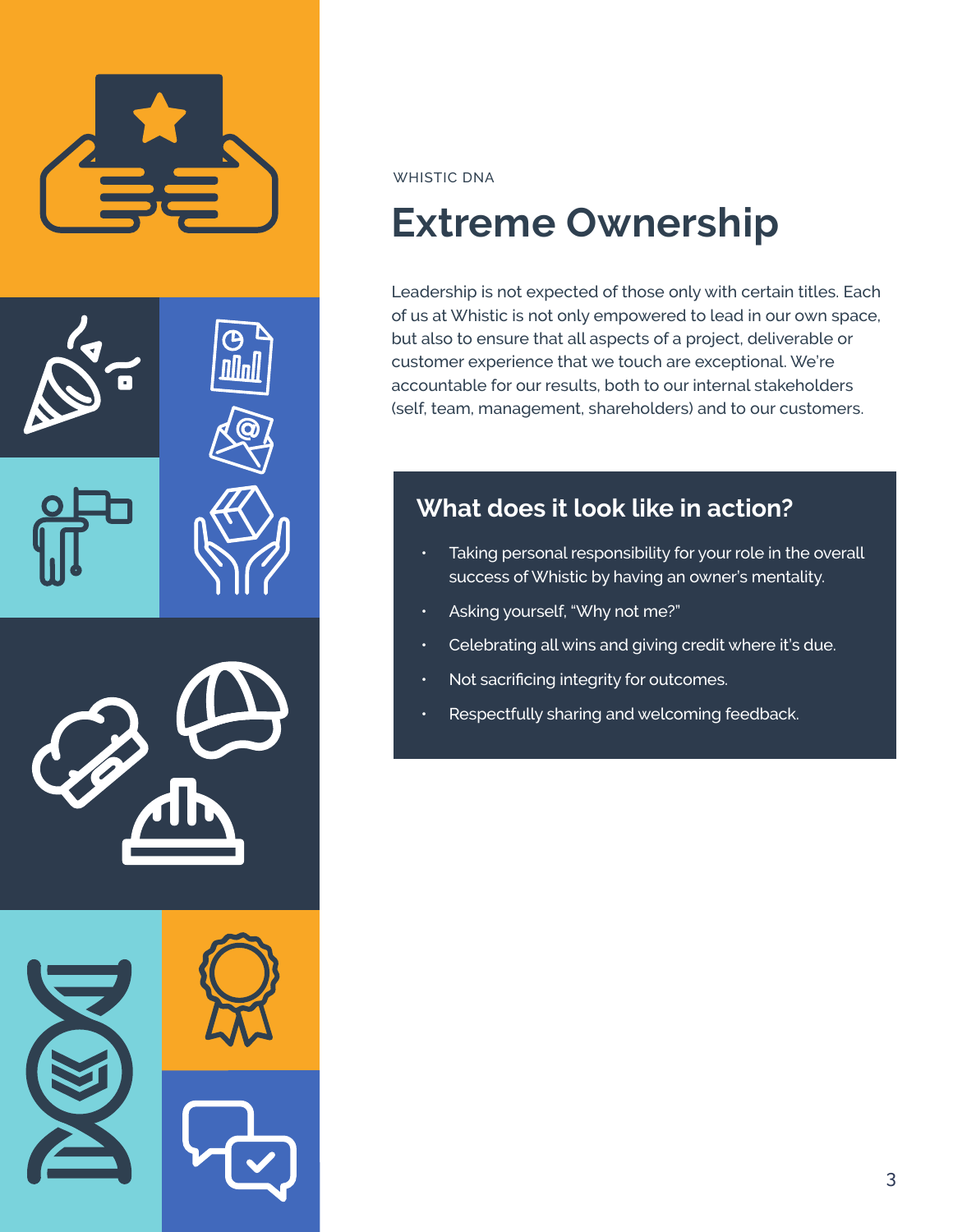

# **Start-up Mentality**

Whistic is relentless in pursuing results for our customers. To get there, we focus on possibilities and not limitations, maintaining a growth mindset. That may mean swimming outside our lane, not limiting our contributions to a job description, and recognizing that innovative ideas come from all levels of the team. In an environment where we are constantly pushing the limits, failure is bound to happen. It is safe to fail here because we value the resulting learnings and apply them quickly to our future work. We are scrappy and adaptable.

- Doing what it takes.
- Making your own opportunities by adapting and breaking through barriers.
- Maximizing your resources and embracing constraints.
- Working with urgency toward your goals.
- Engaging in healthy debate to push the status quo.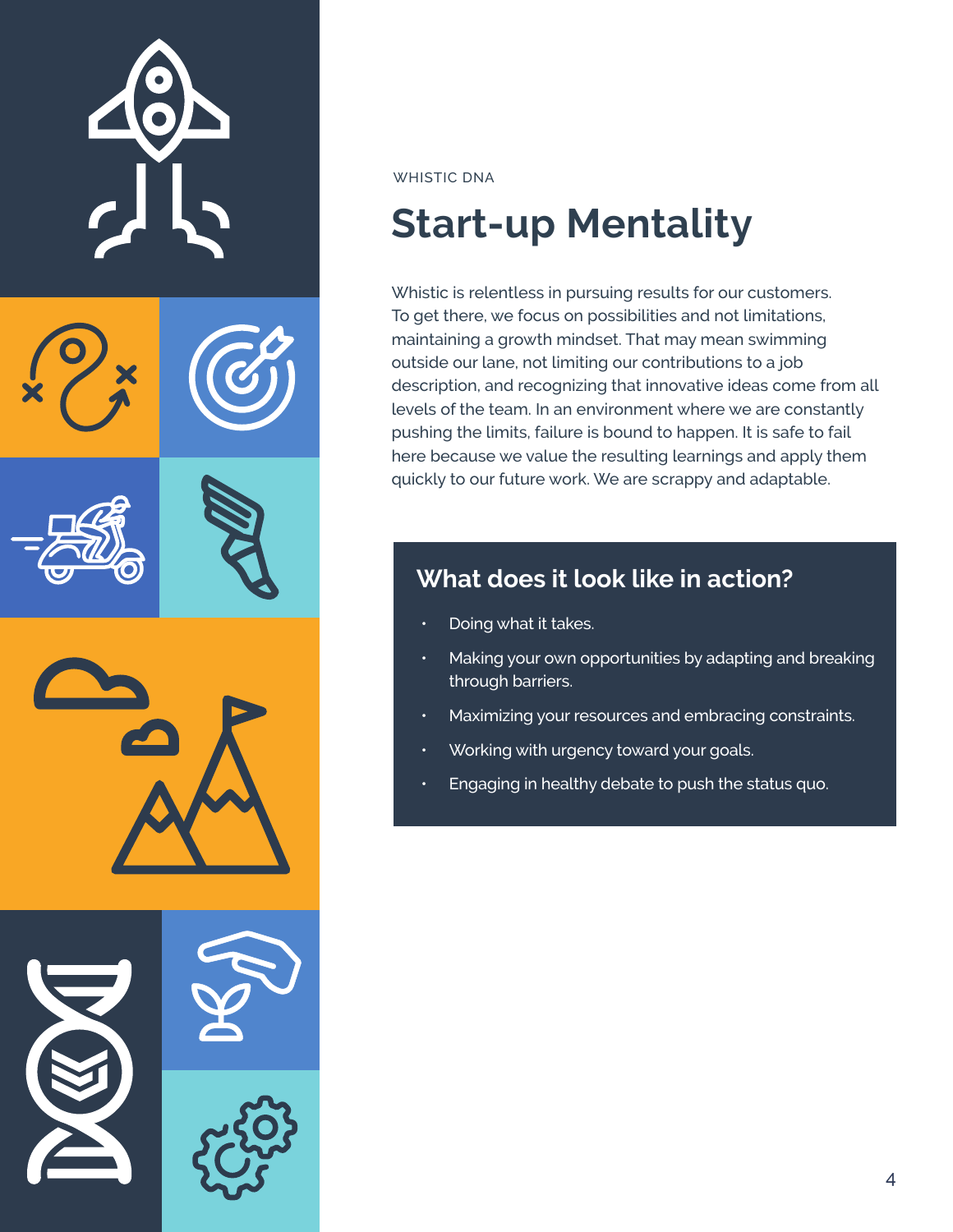

# **Driven by Data**

At Whistic, we don't shoot in the dark. In order to work smart, we must do the right work at the right time, and in order to do this, we rely on meaningful and accurate data. Data is all around us. We seek both qualitative and quantitative data to help us understand the problems we're solving at a deep level. We know if we get this right, our results will talk.

- Leveraging data to drive innovation.
- Demonstrating curiosity by asking questions that test your assumptions.
- Course correcting without dragging your feet.
- Accountability for acting on learnings.
- Transparently sharing data and ensuring that data is easily accessible.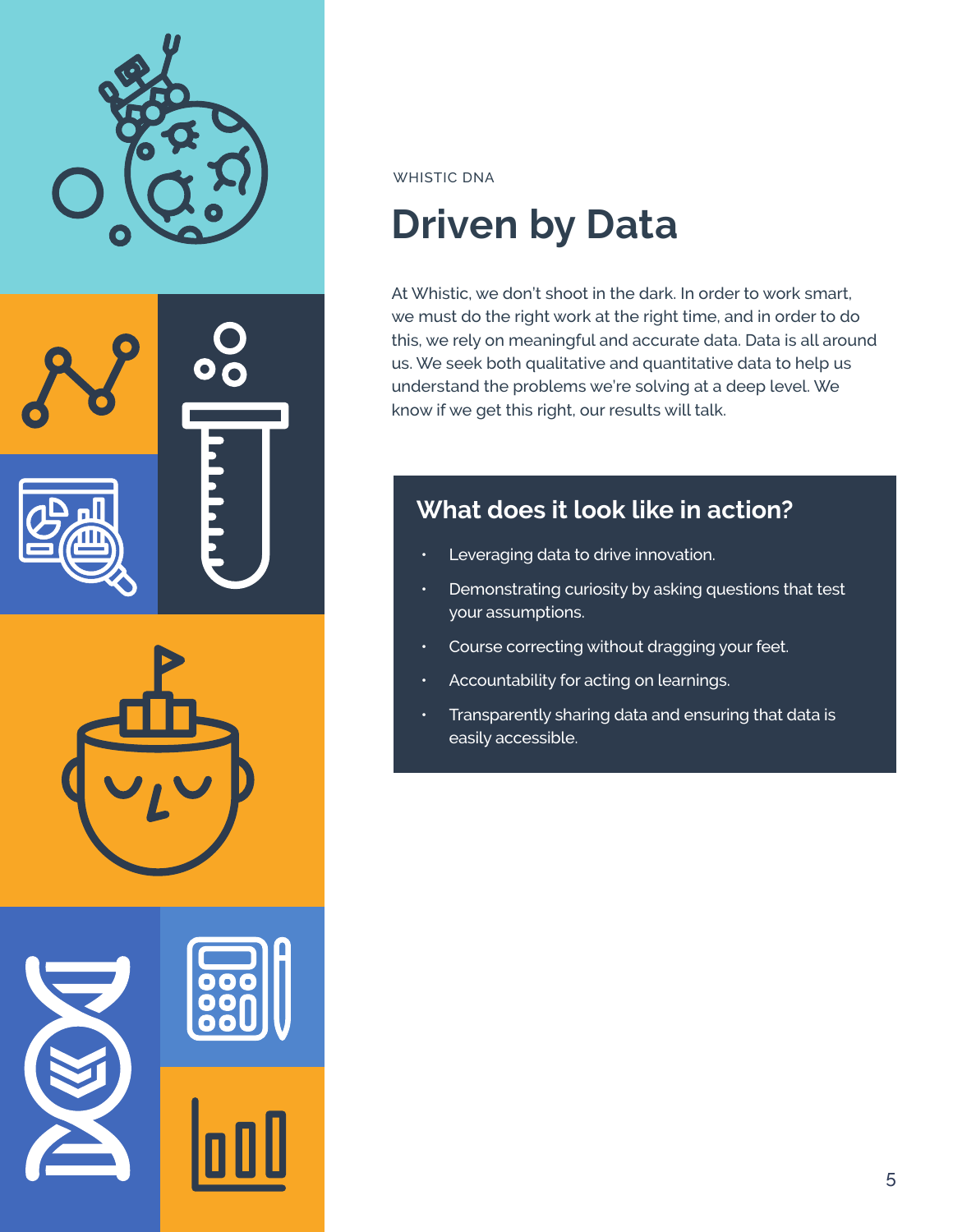

# **Voracious Learning**

The ability to learn faster than our competition is our only sustainable competitive advantage. Complacency is the enemy. We strive to be masters of our craft, and to stay at the forefront of the vendor security industry. We seek growth. We focus on self improvement in all facets of our lives, encouraging our teammates to do the same.

- Consistently setting and realizing self-improvement and learning goals.
- Openly sharing what you know with your teammates.
- Asking for help closing gaps in your own skill set and not making the same mistake twice.
- Having a can-do attitude by asking yourself, "Why not yes?" when faced with a challenging task.
- Seeking out opportunities to advance your knowledge of the vendor security industry.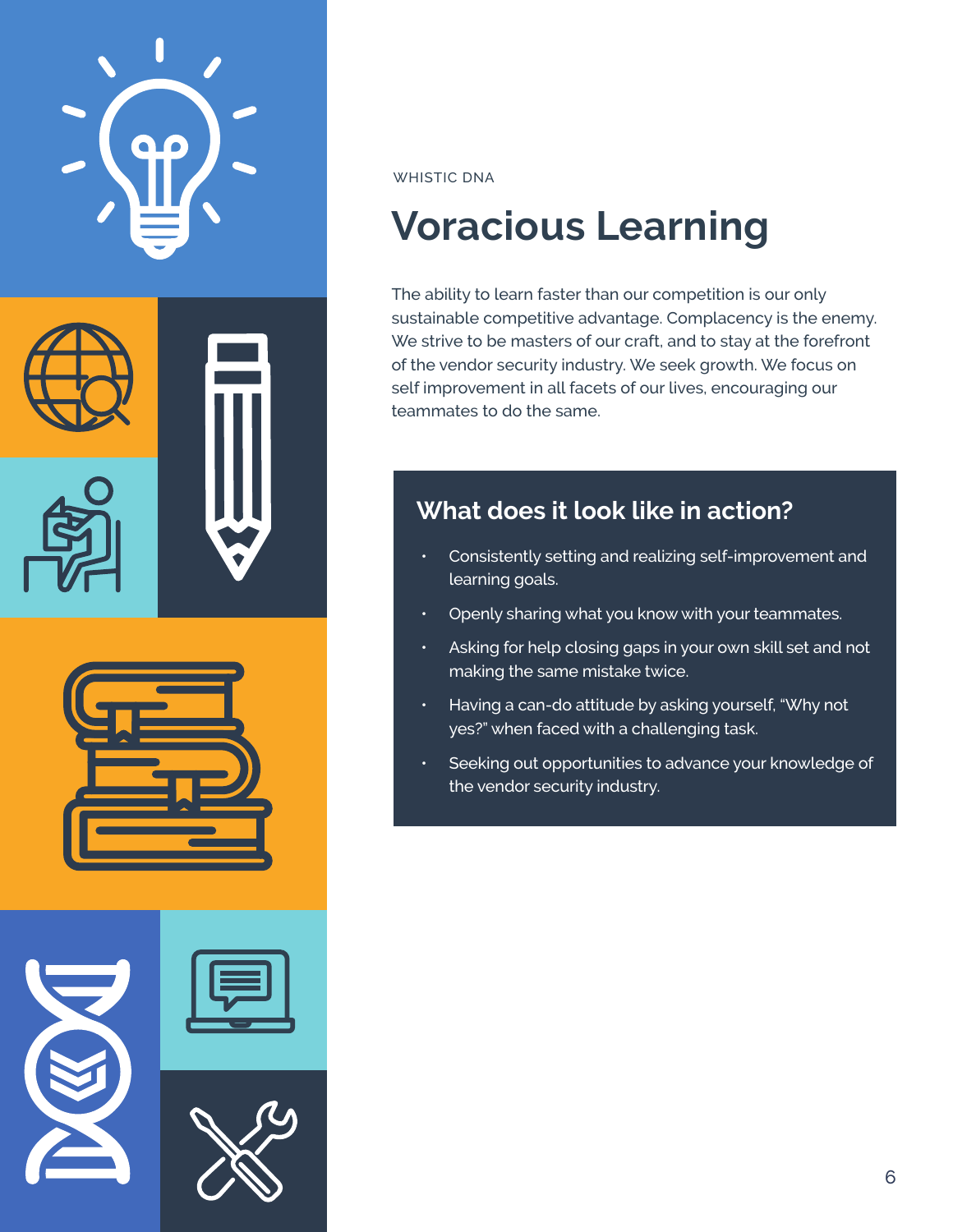## **What Our Employees Say**

Planning to be here for many, many years to come.

**It feels like everyone wants everyone else to succeed, as well as the company as a whole, and there's just a fun bubbly energy and excitement across the teams. It's really refreshing!**

**I love working at Whistic. It makes me feel excited to come to work and be a part of something special.**



A company with heart, feels warm like family without sacrificing results or professionalism.

Working at Whistic, I feel like an important member of my team and the company, in an environment that promotes growth and excellence.

**Whistic is a no-ego organization where people work hard and respect each other.**

Whistic's culture is shows a level of care for members of the company I haven't experienced elsewhere.

**The leadership is very transparent and communicative about how things are going, which helps everyone to feel involved and needed.**

Whistic has it all Incredible people who are great at what they do? Check. A clear vision of where we're going and how we want to achieve it? Check.

**Whistic also has a great work life balance. The PTO policy is great and so are Whistic Fridays!**